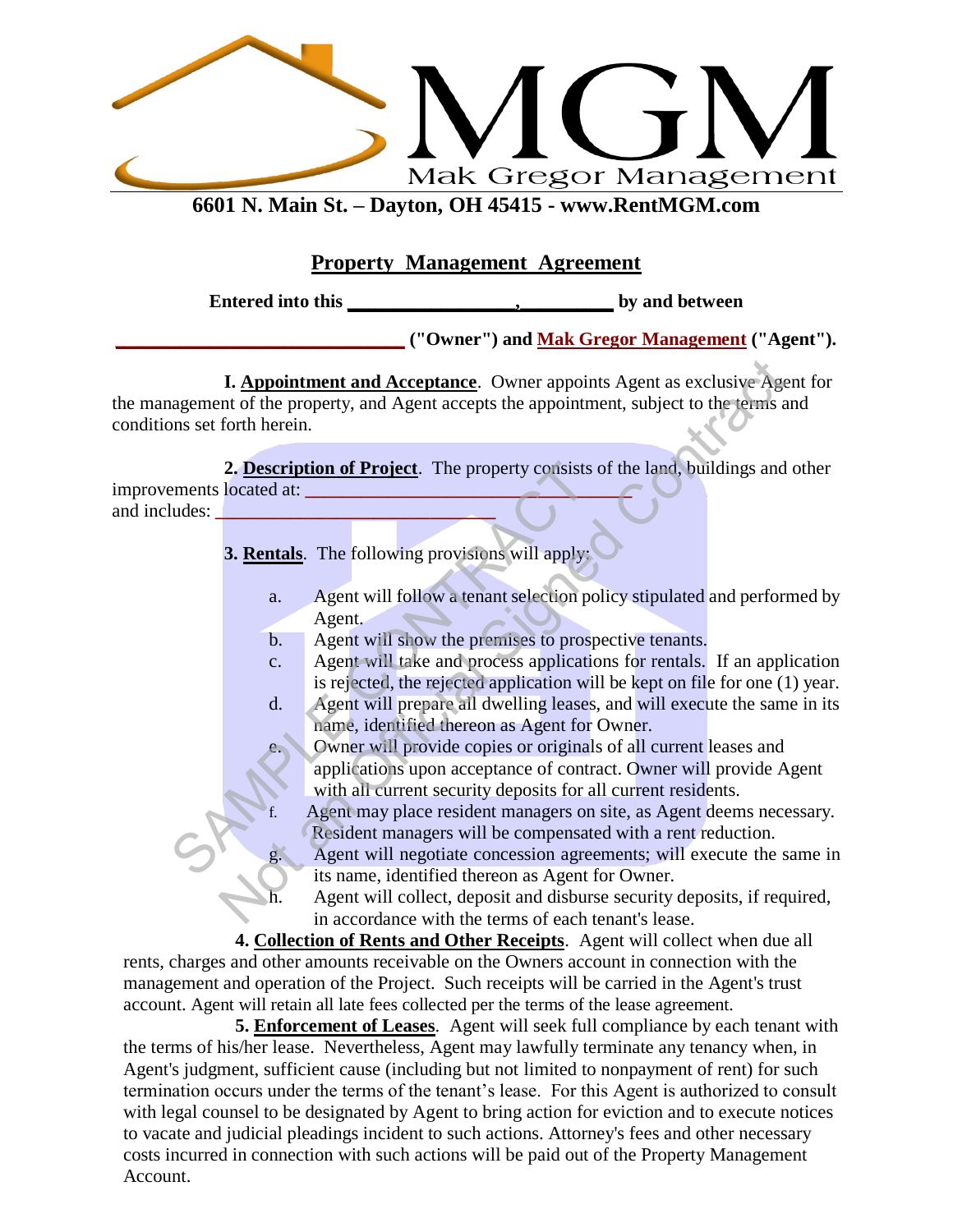

**6. Maintenance and Repair**. Agent will cause the project be maintained and repaired in accordance with Owner's requirement and local codes, and to be in a condition at all times acceptable to Owner. Such repair and maintenance shall include but not be limited to cleaning, painting, decorating, plumbing, carpentry, grounds care and such other work as may be necessary. With regard thereto, the following provisions will apply:

- a. Special attention will be given to preventative maintenance, and to the extent feasible, the services of regular maintenance will be used.
- b. Agent will contract with qualified independent contractor, for the maintenance and repairs beyond the capability of regular maintenance.
- c. Agents will systematically and promptly receive and investigate all service requests from tenants, take such action as may be justified, and will keep records of the same.
- d. Agent is authorized to purchase all materials, equipment, tools, appliances, supplies and services necessary for proper maintenance and repair.
- e. The prior approval of Owner will be required for any expenditure which exceeds **\$** in any one instance for labor, materials, or otherwise in connection with the maintenance and repair of the Project, except for recurring expenses within the limits of the operating budget or emergency repairs involving manifest danger to persons or property, or which are required to avoid suspension of any necessary service to the Project. In the latter event, Agent wil1 inform Owner of the facts as promptly as possible. materials, or of the Project, except for recurring experimentials, or of the Project, except for recurring experiency repairs<br>operating budget or emergency repairs in errosons or property, or which are require<br>necessary se d. Agent is authorized to purchase all materials, equipment, tools,<br>appliances, supplies and services necessary for proper maintenar<br>and repair.<br>The prior approval of Owner will be required for any expenditure<br>which excee

**7. Utilities and services**. In accordance with Owner's merits and the operating

budget, Agent will make arrangements for water, electricity, gas, fuel, oil, sewage and trash disposal, vermin extermination, decorating, laundry facilities and telephone service as needed.

#### **8. Disbursements from Management Account**.

- a. From the funds collected, Agent will make the
	- following disbursements promptly when payable:
	- (1) First-reimbursement to the Agent for his Management Fees, as defined in Section 15, Agents Compensation.
	- (2) Next payment of services and supplies contracted in the Agent's name and for which the Agent is liable.
	- (3) Next-to the mortgage payment for the property.
	- (4) Next to all other services and suppliers to the property.
	- (5) Next, to Owner over minimum balance.
	- (6) Owners Minimum balance to be **\$\_\_\_\_\_\_\_\_\_\_\_\_\_\_\_** plus all residents security deposits
	- b. In the event that the balance in the Management Account is at any time insufficient to pay disbursements due and payable under Subsection 9a above, Agent will inform Owner of that fact and Owner will then remit to Agent sufficient funds to cover the deficiency and leave minimum amount in account. In no event will Agent be required to use its own funds to pay such disbursements.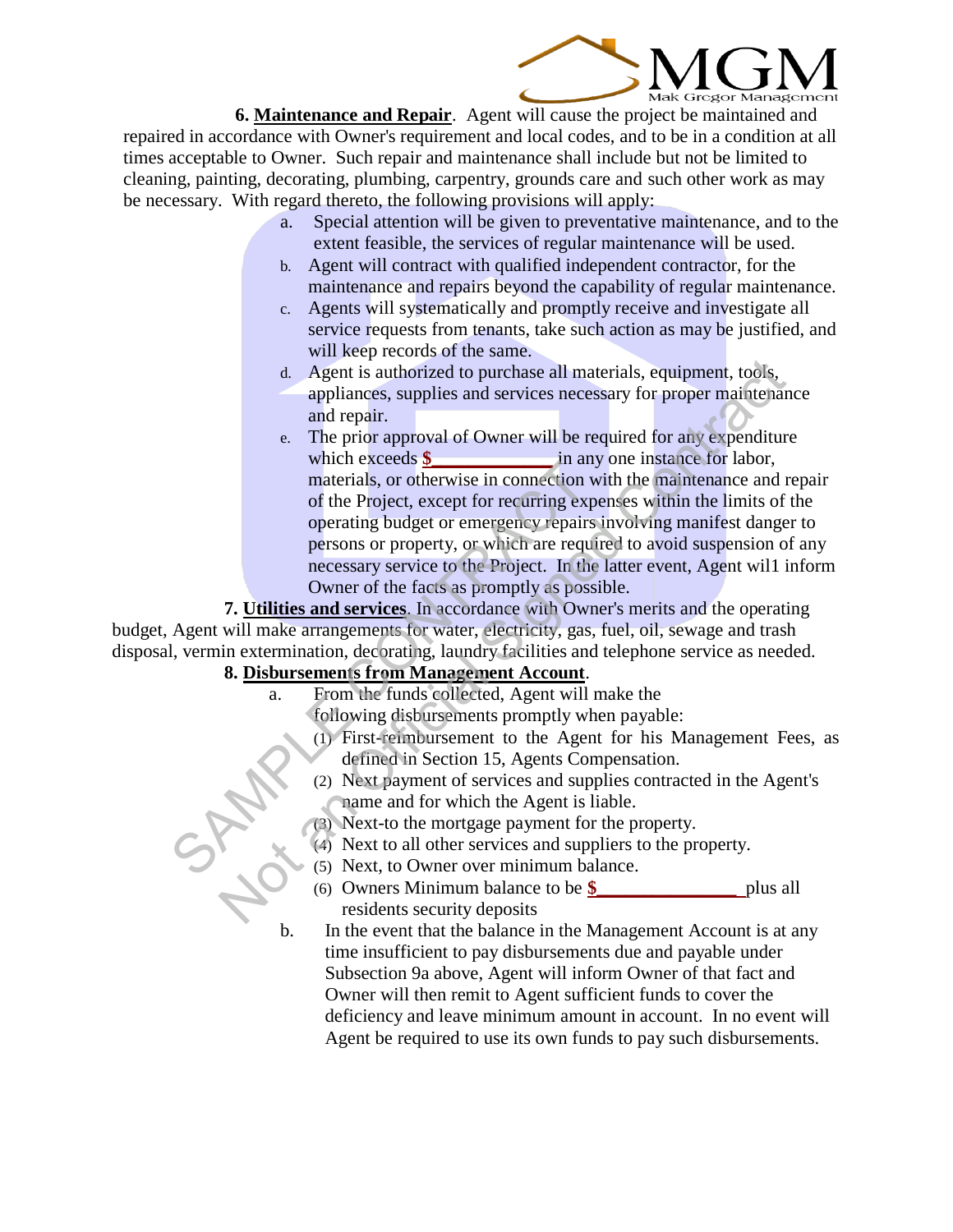

**9. Records and Reports**. In addition to any other requirements specified in this agreement, Agent will have the following responsibilities with respect to records and reports:

- a. Agent will establish and maintain a comprehensive system of records, books, and accounts. They will be subject to examination at reasonable hours by the Owner or any authorized representative of Owner once 24 hour written notice is given to Agent.
- b. Agent will prepare a Monthly Statement of Operations, and will submit each such report to Owner on the last day of the month via email or at address furnished to Agent by Owner
- c. Agent will furnish such information as may be requested by Owner from time to time with respect to the financial, physical or operational condition of the Project.
- d. End of year reports will be sent to Owner. These will include all necessary information for tax preparation.

**10. Bids, Discounts, Rebates, Etc**. Agent will obtain contract materials, supplies, utilities, and services on the most advantageous terms to the Project, and is authorized to solicit bids for those items which can be obtained from more than one source.

**11. Insurance**. Owner will inform Agent of insurance to be carried with respect to the Project and its operations, and Agent will cause such insurance to be kept in effect at all times. The insurance will include public liability coverage, with Agent designated as one of the insured, in amounts acceptable to Agent as well as Agent will investigate and furnish Owner with full reports as to all accidents, claims, and potential claims for damage relating to the Project, and will cooperate with Owner's insurers.

**12. Compliance with Governmental Orders**. Agent will take such action as may be necessary to comply promptly with any and all governmental orders or other requirements affecting the Project, whether imposed by federal, state, county or municipal authority. Nevertheless, Agent shall take no such action so long as Owner is contesting, or has affirmed its intention to contest, any such order or requirement. Agent will notify Owner promptly in writing of all notices of such orders or other requirements. 10. **Example 10.** The origin increases in the scale to overall inconsections of the parality information for tax preparations, the set is and services on the most advantageous terms of cit bids for those items which can be c. Agent will furnish such information as may be requested by Own<br>from time to time with respect to the financial, physical or operation<br>condition of the Project.<br>d. End of year reports will be sent to Owner. These will in

 **13. Non-Discrimination**. in the performance of its obligations under this agreement, Agent will comply with the provisions of any federal, state or local law prohibiting discrimination in housing.

 **14. Agents Compensation**. Agent will be compensated a management fee for its services by monthly fees, to be paid out of the Management Account. Such fees will be payable prior to the monthly close of the books and preparation of the Owner's monthly operating statement. The compensation, which Agent shall be entitled to receive for his services performed under this Agreement, shall be**: \$\_\_\_\_\_\_\_\_\_\_\_\_\_\_\_\_\_ per month**

 **15. Term of Agreement**. This Agreement shall be in effect for a period of 12 **(Twelve Months)**, unless terminated earlier as provided below, beginning After the expiration of its initial term, this agreement is subject to cancellation by either party with (60) sixty days advance written notice on the  $1<sup>st</sup>$  day of the month to allow adequate time to prepare all paperwork and to notify vendors and residents. This agreement shall also terminate upon sale of the property under management and Owner agrees to pay one additional month's management fee if contract is still in effect at the time of sale. Owner shall advise the Agent in writing immediately when the property is under contract to be sold. Within (60) sixty of closing on the sale of the property the Agent shall submit to the Owner all the final reports.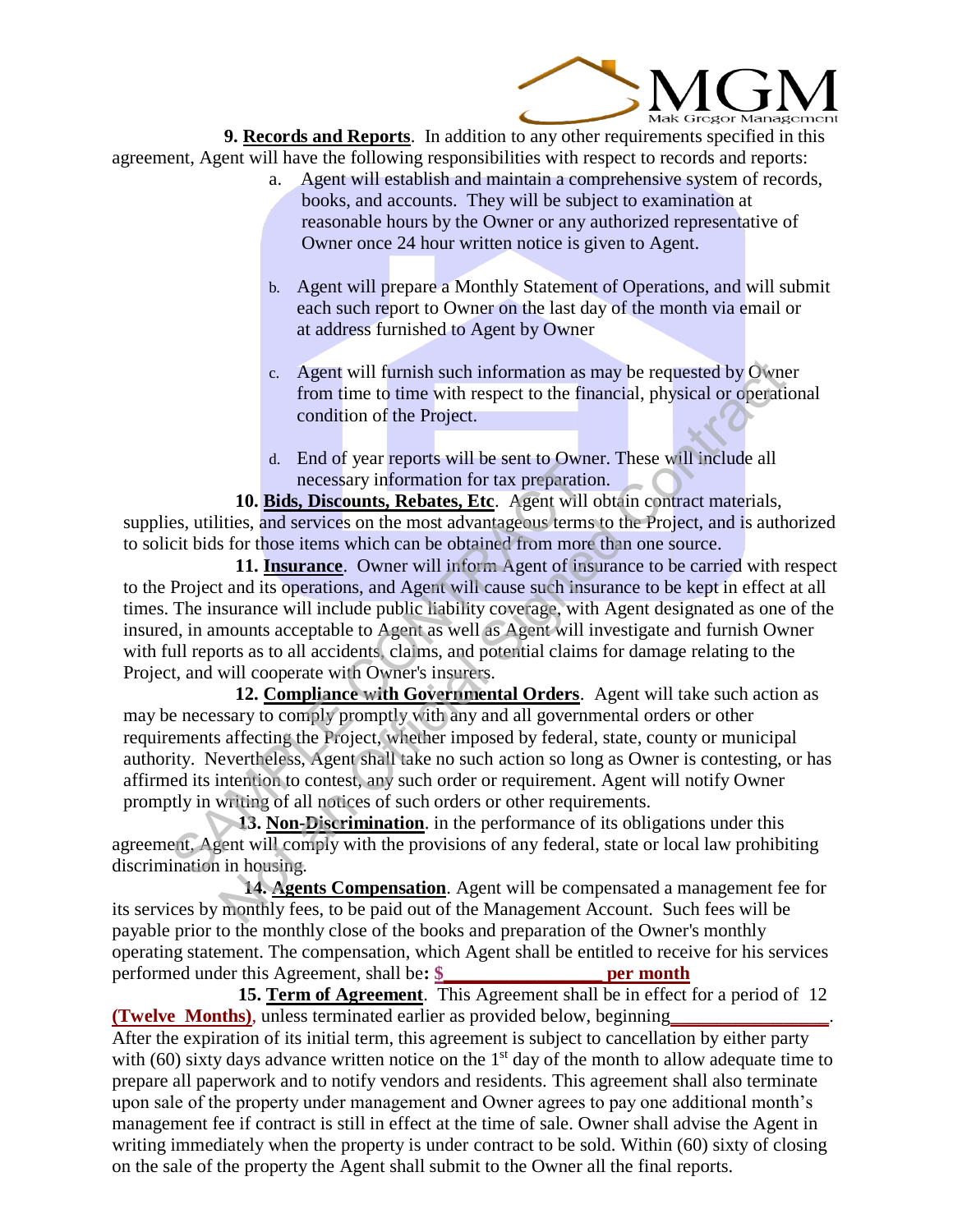

#### **16. Interpretative Provisions.**

- a. At all times, this agreement will be subject and subordinate to all rights of the Mortgagee, and will constitute a binding obligation upon the Parties, and their respective successors and assigns.
- b. This Agreement constitutes the entire agreement between Owner and Agent, with respect to the management and operation of the Project, and no change will be valid, unless made by written agreement executed and approved by the Parties.
- c. This Agreement has been executed in several counterparts, each of which shall constitute a complete original Agreement, which may be introduced in evidence or used for any other purpose without production of any of the other counterparts.

|                                        | 17. Agent Liability: The Agent shall not be liable to the Owner or any other                       |       |          |  |
|----------------------------------------|----------------------------------------------------------------------------------------------------|-------|----------|--|
|                                        | parties by reason of any error of judgment or for any act done or omitted by it in good faith or f |       |          |  |
|                                        | any mistake of fact or law unless caused by or arising out of its own willful misconduct. The      |       |          |  |
|                                        | Owner shall indemnify and hold harmless the Agent from any and all claims, liabilities, losses,    |       |          |  |
|                                        | expenses, actions, suits, or proceedings at law or in equity, or any other expenses, fees, or      |       |          |  |
|                                        | charges of any character or nature whatever, which it may incur by reason of its acting as Agen    |       |          |  |
| under this agreement.                  |                                                                                                    |       |          |  |
| SIGNED:                                |                                                                                                    |       |          |  |
| OWNER:                                 |                                                                                                    | DATE: |          |  |
| OWNER:                                 |                                                                                                    | DATE: |          |  |
| ADDRESS:                               |                                                                                                    |       |          |  |
| PHONE:                                 |                                                                                                    |       |          |  |
|                                        |                                                                                                    |       |          |  |
| <b>Owners E-Mail Address/Website:</b>  |                                                                                                    |       | $\omega$ |  |
|                                        |                                                                                                    | DATE: |          |  |
| <b>Agent for Mak Gregor Management</b> |                                                                                                    |       |          |  |
|                                        |                                                                                                    |       |          |  |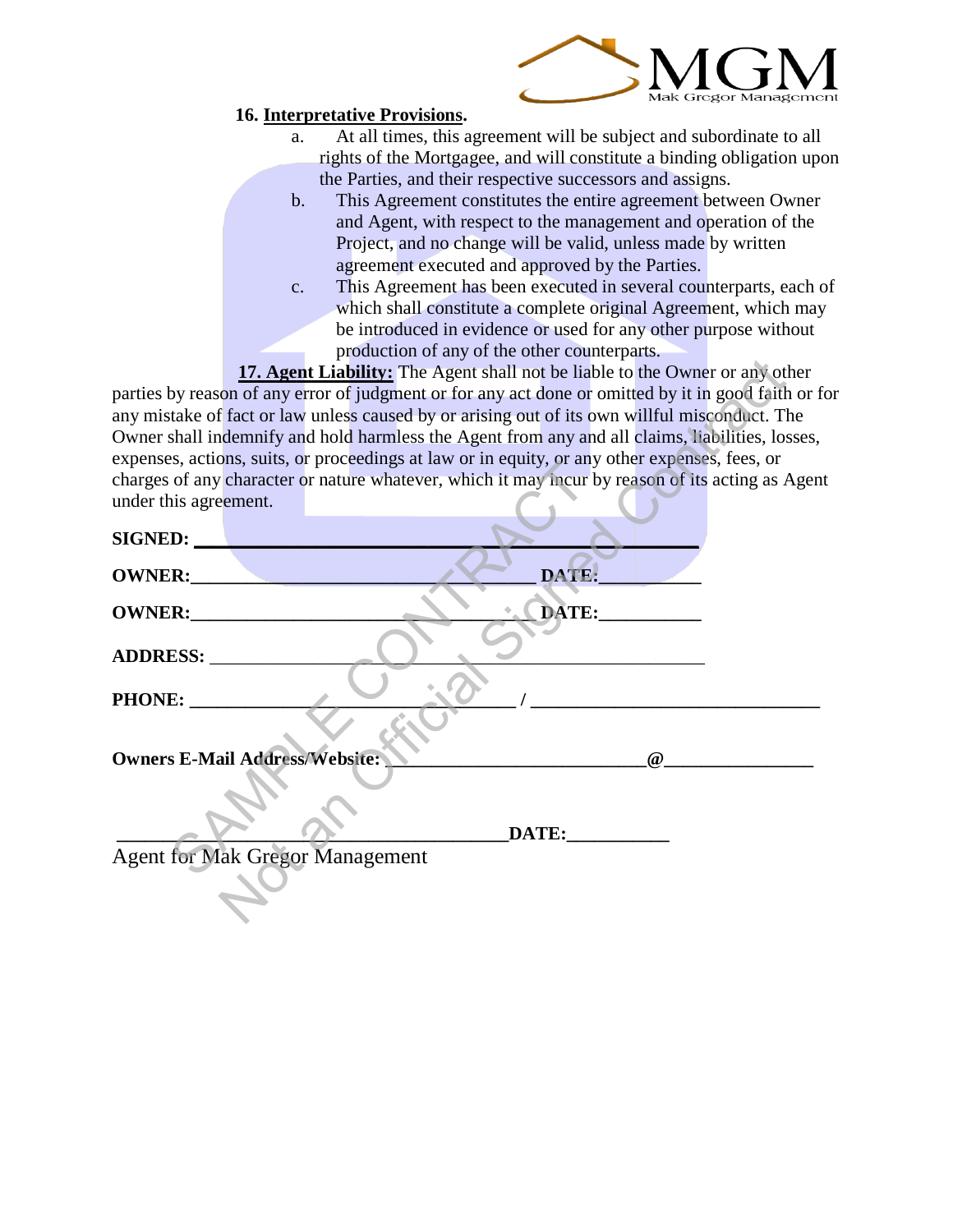

**[RentMGM@aol.com](mailto:RentMGM@aol.com) RentMGM.com**

# **QUESTIONNAIRE**

Please fill out completely and return as soon as possible. The person who signed the original lease for the apartment should sign this form:

| Name:                                                                                         |               |
|-----------------------------------------------------------------------------------------------|---------------|
| Address: APT.                                                                                 |               |
| When did you move in: $\frac{1}{\sqrt{1-\frac{1}{2}}}\frac{1}{\sqrt{1-\frac{1}{2}}}}$         |               |
| Home Phone #:                                                                                 |               |
| Cellular#:<br><u> 1989 - Johann Barbara, martxa alemani</u> ar a                              | Text?: Yes No |
| Email address:                                                                                | $\omega$      |
| On what date did your lease begin:                                                            |               |
| Number of people in your home:                                                                |               |
| Names, Date of birth and Social Security #s of all residents in your home:                    |               |
|                                                                                               |               |
| Deposit: \$<br>Rent: \$                                                                       |               |
| The following information is needed for anyone over the age of 18 living in the<br>apartment: |               |
|                                                                                               |               |
|                                                                                               |               |
|                                                                                               |               |
| Indicate here whose income is used to pay the rent: _____________________________             |               |
|                                                                                               |               |